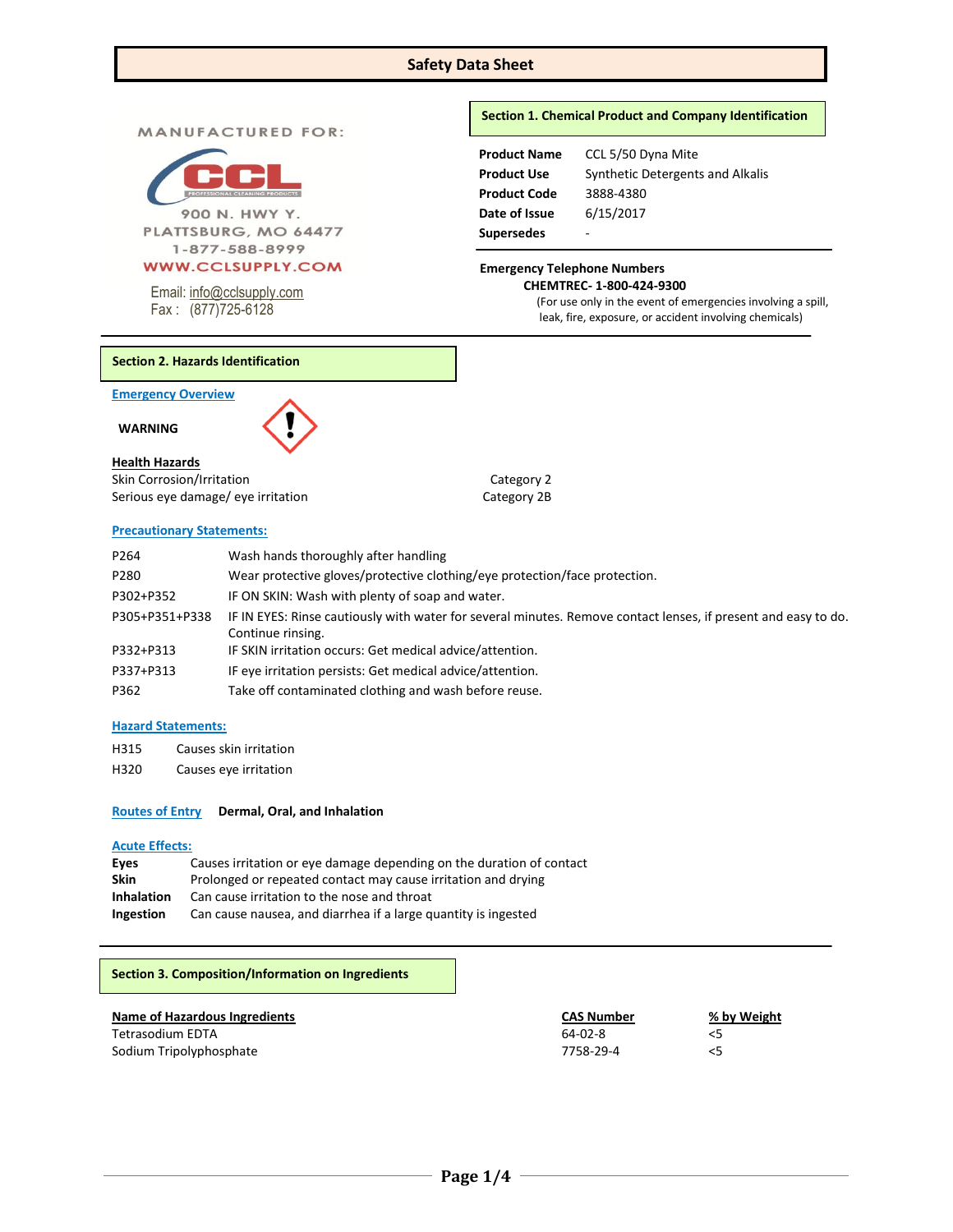|                                                                             | <b>Section 4. First Aid Measures</b>                                                                                                              |                                                                                                                                                                                                                                        |
|-----------------------------------------------------------------------------|---------------------------------------------------------------------------------------------------------------------------------------------------|----------------------------------------------------------------------------------------------------------------------------------------------------------------------------------------------------------------------------------------|
| <b>Eye Contact</b><br><b>Skin Contact</b><br><b>Inhalation</b><br>Ingestion | Flush immediately with clean water for 15 minutes. Seek immediate medical attention.<br>Remove to fresh air.<br>Seek immediate medical attention. | If irritation occurs, flush with plenty of clean water. Seek medical attention if a rash occurs or irritation persists.<br>Do not induce vomiting. Give several glasses of water. Never give anything to an unconscious person orally. |
|                                                                             |                                                                                                                                                   |                                                                                                                                                                                                                                        |

 **Hazardous Combustion Products** N/A **Extinguishing Media** Media applicable to surrounding fire **Unsuitable Extinguishing Media** N/A **Fire Fighting Procedures** Wear protective gear. Use water spray to cool fire-exposed containers. **Section 5. Fire Fighting Measures National Fire Protection Association (U.S.A) National Fire Protection Association (U.S.A)**  (estimated rating) **1 0 0**

**Section 6. Accidental Release Measures**

**Spill Clean Up** All spilled material must be contained and kept out of waterways, sewers and drains. The spilled chemical should be absorbed with an inert material. Flush cleaned area thoroughly with water.

#### **Section 7. Handling and Storage**

**Handling and Storage** Keep container tightly closed when not in use. Keep out of the reach of children.

#### **Section 8. Exposure Controls/Personal Protection**

| <b>Exposure Limits</b> |                 |                  |                  |                  |
|------------------------|-----------------|------------------|------------------|------------------|
| <b>Product Name</b>    | <b>OSHA PEL</b> | <b>NIOSH REL</b> | <b>AIHA WEEL</b> | <b>ACGIH TLV</b> |
| None                   |                 |                  |                  |                  |

**Engineering Controls** Use in a well-ventilated area



**Personal Protective Equipment (PPE)**

| Eyes        | Safety glasses or chemical splash goggles |
|-------------|-------------------------------------------|
| Bodv        | Rubber or neoprene gloves                 |
| Respiratory | Not normally required                     |

### **Section 9. Physical and Chemical Properties**

| <b>Physical State</b>   | Liquid              | <b>Explosive Limits</b>      | N/A       |
|-------------------------|---------------------|------------------------------|-----------|
| Color                   | Red                 | <b>Vapor Pressure</b>        | N/A       |
| Odor                    | Characteristic odor | <b>Vapor Density</b>         | N/A       |
| <b>Odor Threshold</b>   | N/A                 | <b>Relative Density</b>      | N/A       |
| рH                      | 12.5-14.0           | Solubility                   | Soluble   |
| <b>Freezing Point</b>   | N/A                 | <b>Partition Coefficient</b> | N/A       |
| <b>Boiling Point</b>    | 209°F               | <b>Auto-Ignition Temp.</b>   | N/A       |
| <b>Flash Point</b>      | N/A                 | <b>Decomposition Temp.</b>   | N/A       |
| <b>Evaporation Rate</b> | N/A                 | <b>Viscosity</b>             | N/A       |
| Flammability            | N/A                 | <b>Specific Gravity</b>      | 1.10-1.15 |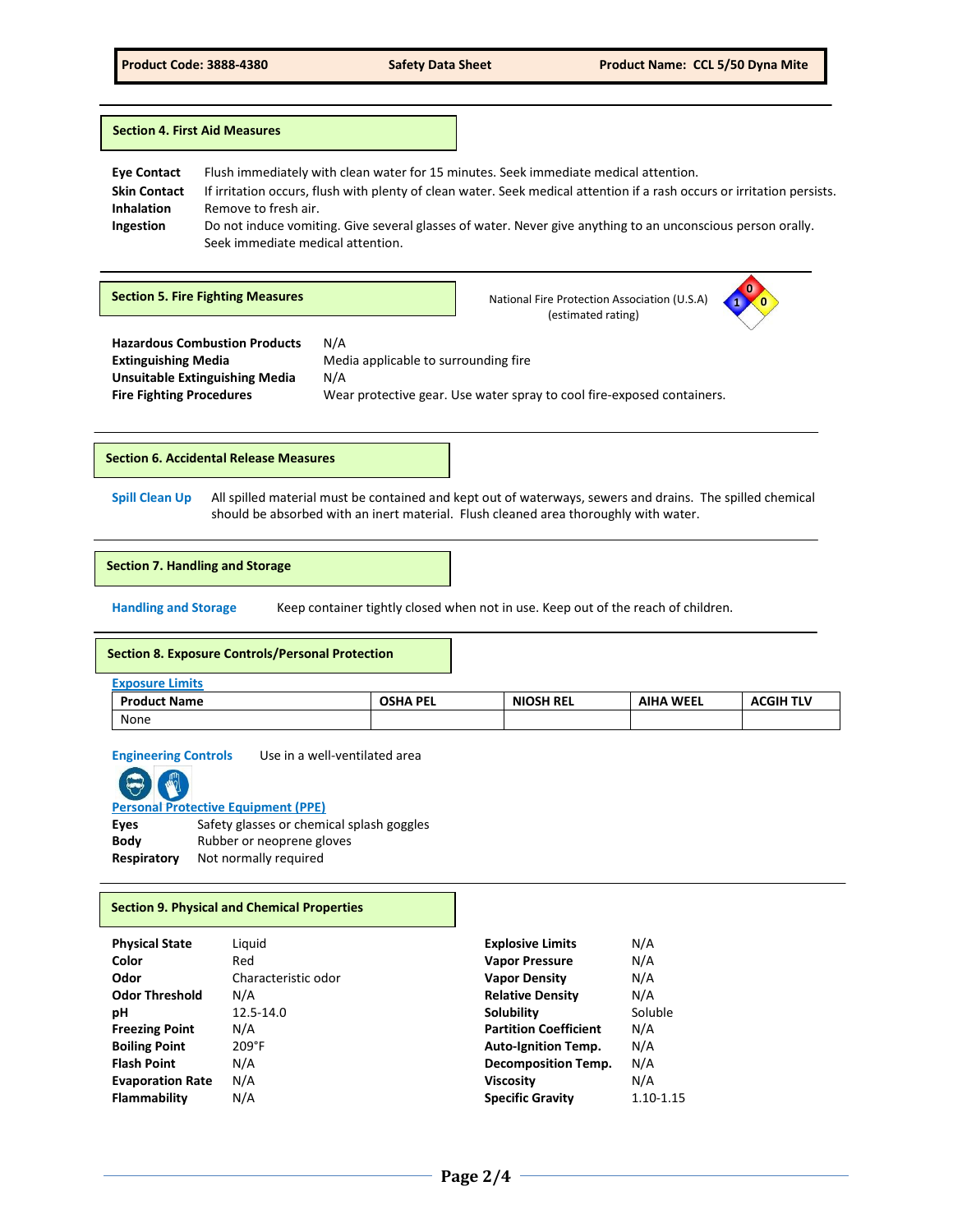#### **Section 10. Stability and Reactivity**

| Stable         |
|----------------|
| Strong acids   |
| Will not occur |
| None           |
| N/A            |
|                |

# **Section 11. Toxicological Information**

| <b>Routes of Entry</b>       | Dermal, oral and inhalation |
|------------------------------|-----------------------------|
| <b>Symptoms</b>              | Irritation                  |
| <b>Skin Irritant</b>         | Yes                         |
| <b>Eye Irritant</b>          | Yes                         |
| <b>Sensitizers</b>           | Not determined              |
| <b>Mutagenicity</b>          | No information found        |
| Carcinogenicity              | None                        |
| <b>Reproductive Toxicity</b> | No information found        |
| <b>Target Organs</b>         | None                        |

There is no toxicological data for this product as a whole. Based on relevant ingredients with known acute toxicity, the acute toxicity estimate using the additive formula (ATE) has been determined.

#### **Acute Toxicity**

| <b>Test</b>       | <b>Results</b> | <b>Basis</b>                     |
|-------------------|----------------|----------------------------------|
| Dermal            | 11,343 mg/kg   | ATE determined beyond Category 4 |
| Oral              | 5,640 mg/kg    | ATE determined beyond Category 4 |
| <b>Inhalation</b> | No data        |                                  |

#### **Section 12. Ecological Information**

**Environmental Effects** No ecological information available

**Section 13. Disposal Considerations** 

**Waste Information** Dispose of in accordance with all Federal, State and Local pollution control regulations.

**Section 14. Transportation Information** 

| Regulatory<br><b>Information</b> | UN number     | <b>Proper Shipping</b><br><b>Name</b> | <b>Classes</b> | <b>Packaging Group</b> | Label Code |
|----------------------------------|---------------|---------------------------------------|----------------|------------------------|------------|
| <b>DOT Classification</b>        | Not regulated |                                       |                |                        |            |

Note: DOT Classification applies to most packaging sizes. For specific container size classifications or for size exceptions, refer to the Bill of Lading with your shipment.